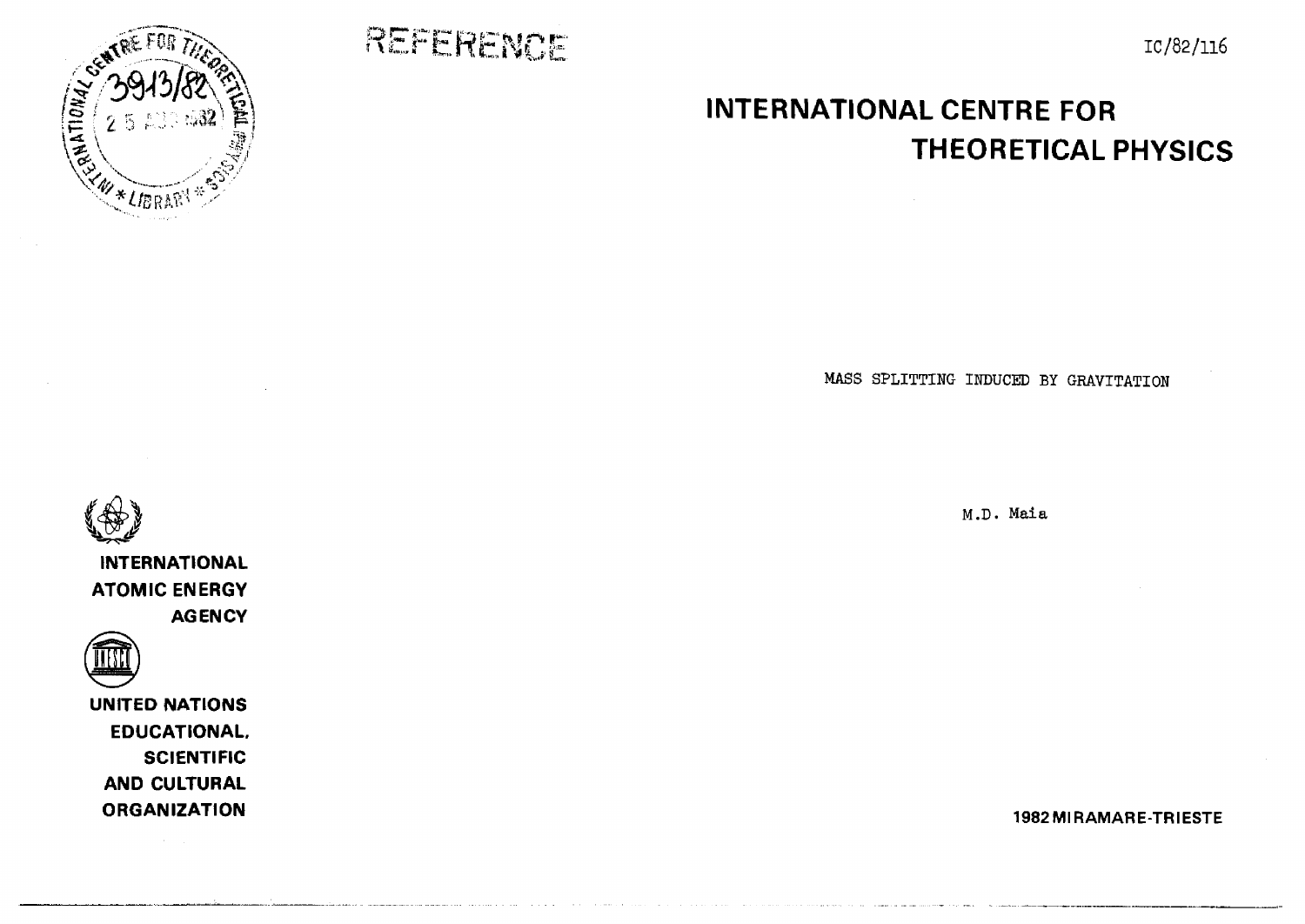$\label{eq:2.1} \mathcal{L}=\mathcal{L}(\mathcal{L}^{\text{max}}_{\text{max}}(\mathcal{L}^{\text{max}}_{\text{max}}(\mathcal{L}^{\text{max}}_{\text{max}}(\mathcal{L}^{\text{max}}_{\text{max}})))$ 

 $\Lambda^+$  $\frac{3}{2}$ 

 $\begin{array}{c} \mathcal{A}_1 \\ \mathcal{A}_2 \\ \mathcal{A}_3 \end{array}$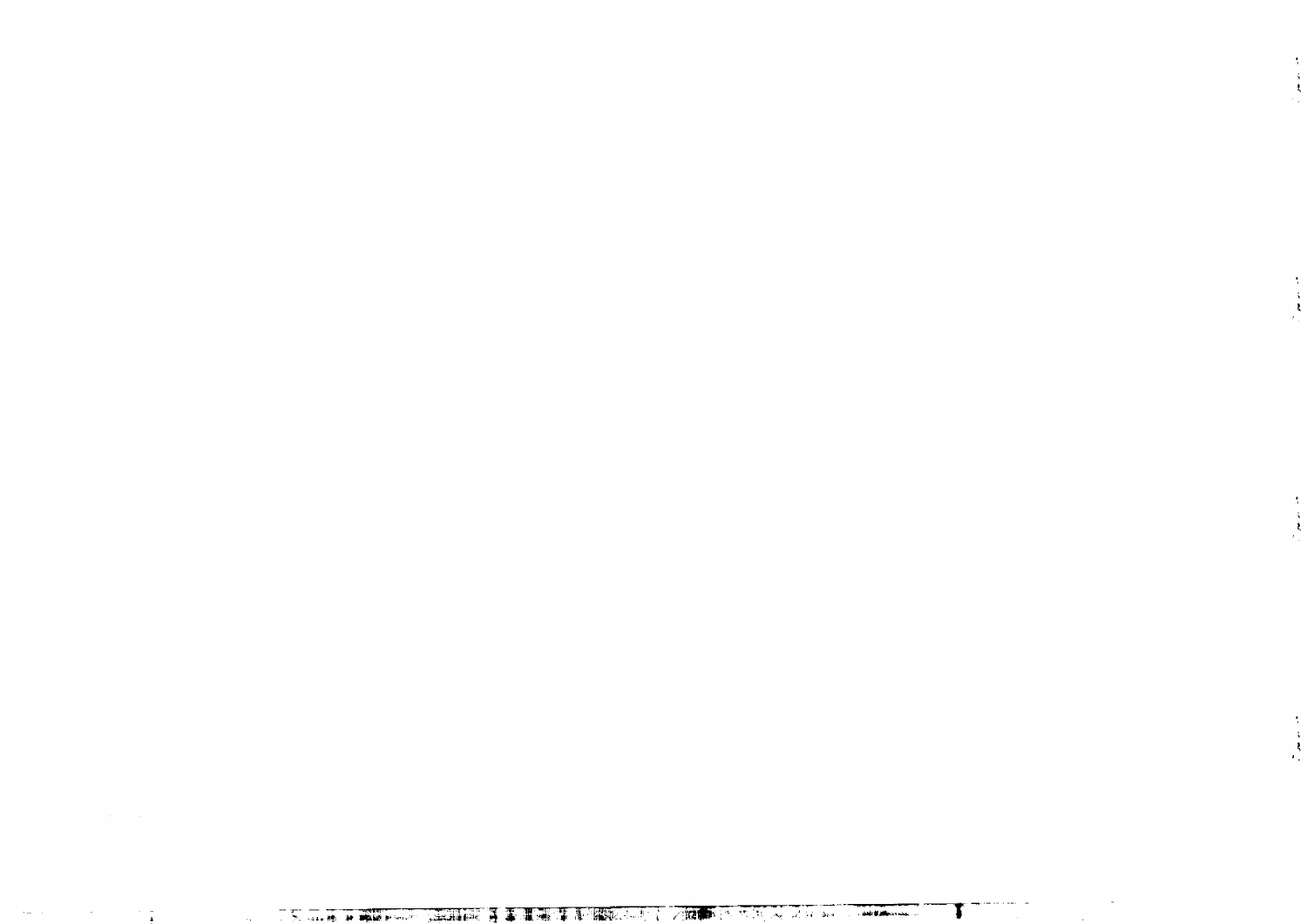## IC/82/116

#### I. INTRODUCTION

The mass spectra of elementary particles is currently understood in terms of symmetry breaking scales. On the other hand, it has been known for some time that an exact combination of the Poincare-group with an internal symmetry group leads to a mass spectra for particle multiplets which <sup>is</sup> either continuous or it consists of a single point. Thus, in a sense the symmetry breaking procedure provides a phenomenological bypass to the theoretical symmetry combination problem, A brief analysis of the various no go theorems shows that the basic difficulty lies in the fact that the Lie algebra of the Poincare group acts nilpotently on the Lie algebra of the combined symmetry<sup>1-5)</sup> There are basically three ways to avoid this nilpotent, action:

(a) The combined symmetry is not a Lie group. This alternative finds its most remarkable realization in supersymmetric theories . In fact the possibility of combining internal and space-time symmetries was one of the basic motivations for supersymmetry  $6$ ) However, again, to avoid fermions and bosons having the same mass, supersymmetry in the end has to be broken.

 $(b)$  The combined symmetry is an infinite Lie group. This case may find its main difficulty in the classification of the unitary representations of an infinite Lie group It Is worth mentioning that one of the most general and •+) recent versions of the no go theorems also applies to infinite Lie groups Finally in case (c) the space-time symmetry is net a Poincare-like group. This alternative has been the subject of various conjectures specially in connection with the conformal and the de Sitter groups as space-time symmetries. the notions of mass and spin are deeply rooted in the structure of the Poincaregroup, any modification on that group should be made in association with a limiting process which restaures the Poincare-group and its invariant operators. This in essence is the content of a modification suggested by Segal in 1967 **7)** More specifically, if E is the new space-time symmetry then the Poincare-group P is a contraction of E (in the sense of Lie algebra  $\{8\}$ ). Furthermore the nilpotent action of E on the combined symmetry occurs only after the contraction. The purpose of this note is to implement Segal's proposal within the context of a space-time of general relativity, regarded as a locally embedded manifold. The embedding is used as a device to generate symmetries. Physics remains a property of the four dimensional space-time.

Since a curved space-time admits in general no isometries or only small groups of isometries, Sec.II looks for a group E vhich satisfies Segal's conditions and also generates the possible space-time isometries. In Sec.Ill

**- 2 -**

#### International Atomic Energy Agency and

United Nations Educational Scientific and Cultural Organization

#### INTERNATIONAL CENTRE FOR THEORETICAL PHYSICS

#### MASS SPLITTING INDUCED BY GRAVITATION \*

#### M.D. Mala<sup>4\*</sup>

International Centre for Theoretical Physics, Trieste, Italy.

#### ABSTRACT

The exact combination of internal and geometrical symmetries and the associated mass splitting problem is discussed. A 10-parameter geometrical symmetry is defined in a curved space-time in such a way that it is a combination of de Sitter groups. In the flat limit it reproduces the Poincare-group and its Lie algebra has a nilpotent action on the eomhined symmetry only in that limit. An explicit mass splitting expression is derived and an estimation of the order of magnitude for spin zero mesons is made.

### MIRAHARE - TRIESTE August 1982

\* To be submitted for publication.

•• Permanent address: Universidade de Brasilia, Departamento de Matematica, 70910 Brasilia 0.F,, Brazil.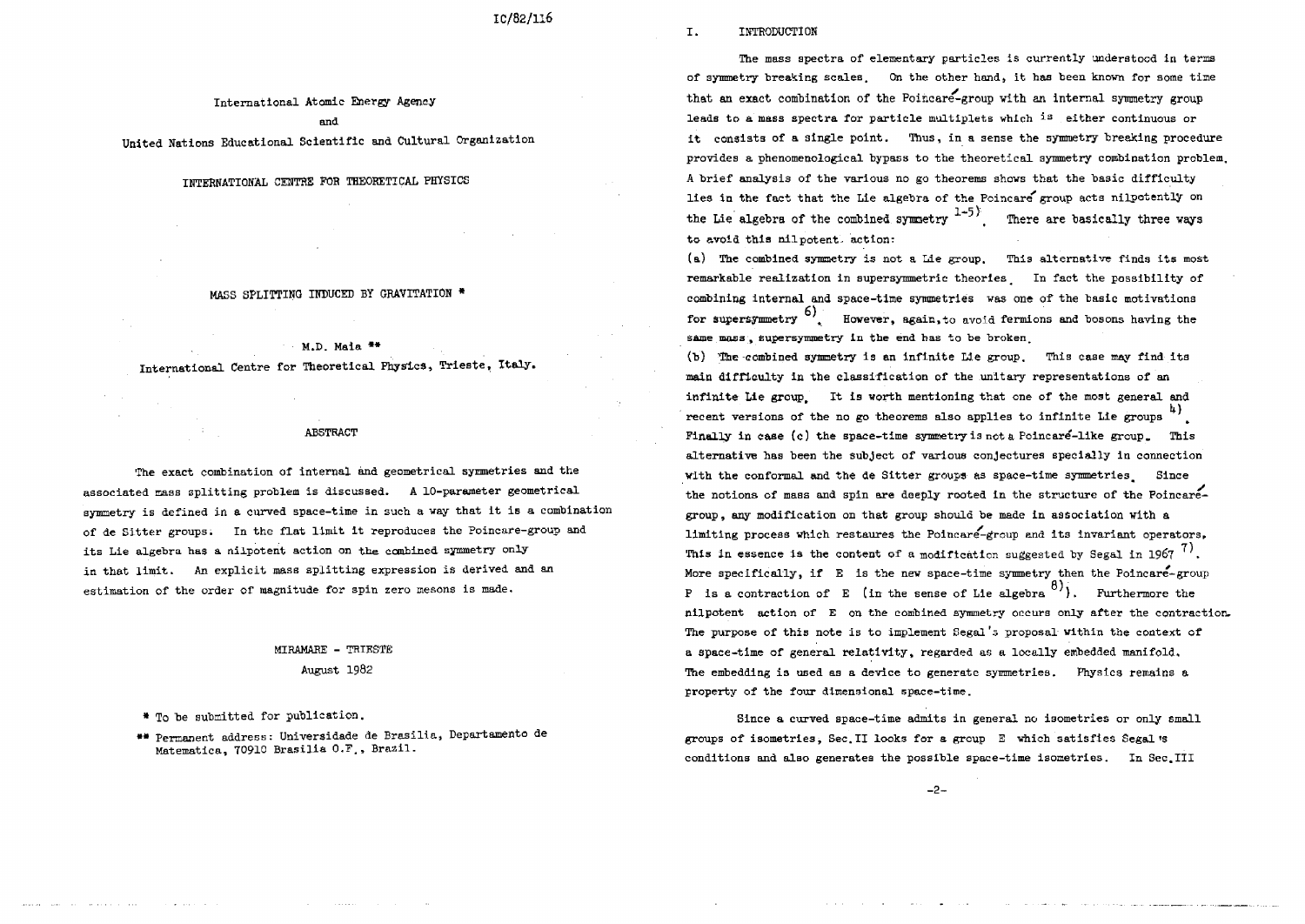the mass splitting problem is dealt with. The problem is set up in an exact combination scheme where the internal group is at least in part provided by a group of pseudo rotations orthogonal to the space-time. Estimations of the order of magnitude of the mass splitting are made with Schwarzschild space-time (at the surface of the Earth) and it is compared with the results in a constant curvature universe.

#### II. COMBINED SYMMETRY IN CURVED SPACE-TIME

Group contraction is aparameter preserving operation 8) Therefore the nev space-time symmetry should contain 10 parameters. This fact suggests that the de Sitter cosmological symmetries  $SO(4,1)$  and  $SO(3,2)$  are good candidates for possible replacements of  $P$ . They have been used as such in some modern approaches to gauge theories and elementary particles, and they satisfy Segal's,  $\texttt{limiting conditions} \overset{\textbf{y}_{j,10j}}{\sim} \texttt{Explicit mass splitting calculations show that it}$ turns out to be proportional to  $1/R^2$  where R is the curvature radius of the universe  $\frac{11}{10}$ . This suggests that the gravitational field plays a significant role for the notion of mass and mass splitting. Indeed, if a cosmological gravitational field can induce a small (but not aero) mass splitting then a local gravitational field could induce a more pronounced result  $^{12)}$  . Based on the requirement of a ten-parameter group and on the fact that only constant curvature space-times may provide such group of isometries, many authors have suggested the use of a de Sitter bundle on the space-times of general relativity  $13)-15$ . More recently, de Sitter bundles were constructed by using the notion of contact of manifolds as applied to space-times  $\frac{16}{10}$ . In this case the de Sitter symmetry arises naturally from tangent spaces of next order to Minkowski space (that is, 2nd order tangent spaces with constant curvature). More important, however, Is that there is a small neighbourhood of space-time which shares the same geometry of the constant curvature tangent space. Thus the symmetries of the latter can be taken as a local symmetry of the former. Moreover, instead of a single tangent constant curvature manifold there Is a varied number from one to four distinct tangent spaces, corresponding to the number of independent radii of curvature of the given space-time. Since there is no reason to choose one from the others these four tangent spaces, and their groups of isometries, have to be considered together . In the following It will be shown how to combine these local spacetime de Sitter groups and also that this combination meets Segal's conditions.

Let S be any space-time of general relativity assumed to be locally, minimally and isometrically embedded in a p-dimensional pseudo Euclidean space  $M(m, n)$  with metric signature  $m + (-n)$ . Since  $M(m, n)$  is flat, Cartesian coordinates  $2^{\mu}$  ( $\mu=1,\ldots,p$ ) may be used throughout. On the other hand, the use of an S based Gaussian coordinate system  $x^{\alpha}$  (a=l...p) may be more convenient for dealing with objects which are to be space-time defined. This .<br>Gaussian system can be constructed with the four space-time coordinates x<sup>1</sup> together with p-4 coordinates  $x^A$ , measured along p-4 unit direction  $n_A(x^1)$ orthogonal to S and to themselves, with respect to the metric of  $M(m, n)$ . Thus  $\{x^{\alpha}\}\ = \ \{x^1, x^{\alpha}\}\$ . The relationship between these two coordinate systems is given by

$$
Z^{A}(z^i;x^a) = X^{A}(z^i) + \chi^A \eta^A_{A}(x^i), \qquad (1)
$$

where  $X^{\mu}(x^1)$  are the Cartesian coordinates of a point in S and  $n^{\mu}_s$  are the Cartesian components of  $n_1$ .

The index convention will be as follows: Unless explicitly stated otherwise all Greek indices run from 1 to p, Small case Latin indices run from 1 to 4 while capital Latin indices run from 5 to p. Summation is applied to all cases of repeated upper and lower indices.

From  $(1)$ , the definition of S in the Gaussian system is given by  $x^A = 0$ . Let  $\Omega(x^{\alpha})$  be a geometrical object in  $M(m, n)$  its space-time projection is defined by restriction to S:

$$
\left|\Omega\left(\mathcal{K}^{\alpha}\right)\right|_{S}=\Omega\left(\mathcal{K}^{\alpha}\right)\left|_{\mathcal{K}^{A}=\Omega}\right|.
$$

Denoting by  $n_{\text{tot}}$  the Cartesian components of the metric tensor of  $M(m, n)$ , its Gaussian components are given by

$$
\mathcal{J}_{\alpha\beta} = Z_{\alpha\alpha}^{\alpha} Z_{\beta}^{\beta} \eta_{\alpha\beta} \tag{2}
$$

In particular, separating the components and restricting to S ,

$$
\mathcal{G}_{ij}\Big|_{S} = \mathcal{X}_{ij}^{a} \mathcal{X}_{ij}^{b} \eta_{\mu\nu} = \mathcal{G}_{ij}(s),
$$
  
\n
$$
\mathcal{G}_{i\alpha}\Big|_{S} = 0
$$
  
\n
$$
\mathcal{G}_{\alpha\alpha}\Big|_{S} = \mathcal{E}^{A} \mathcal{S}_{AB}.
$$
\n(3)

-3- -k-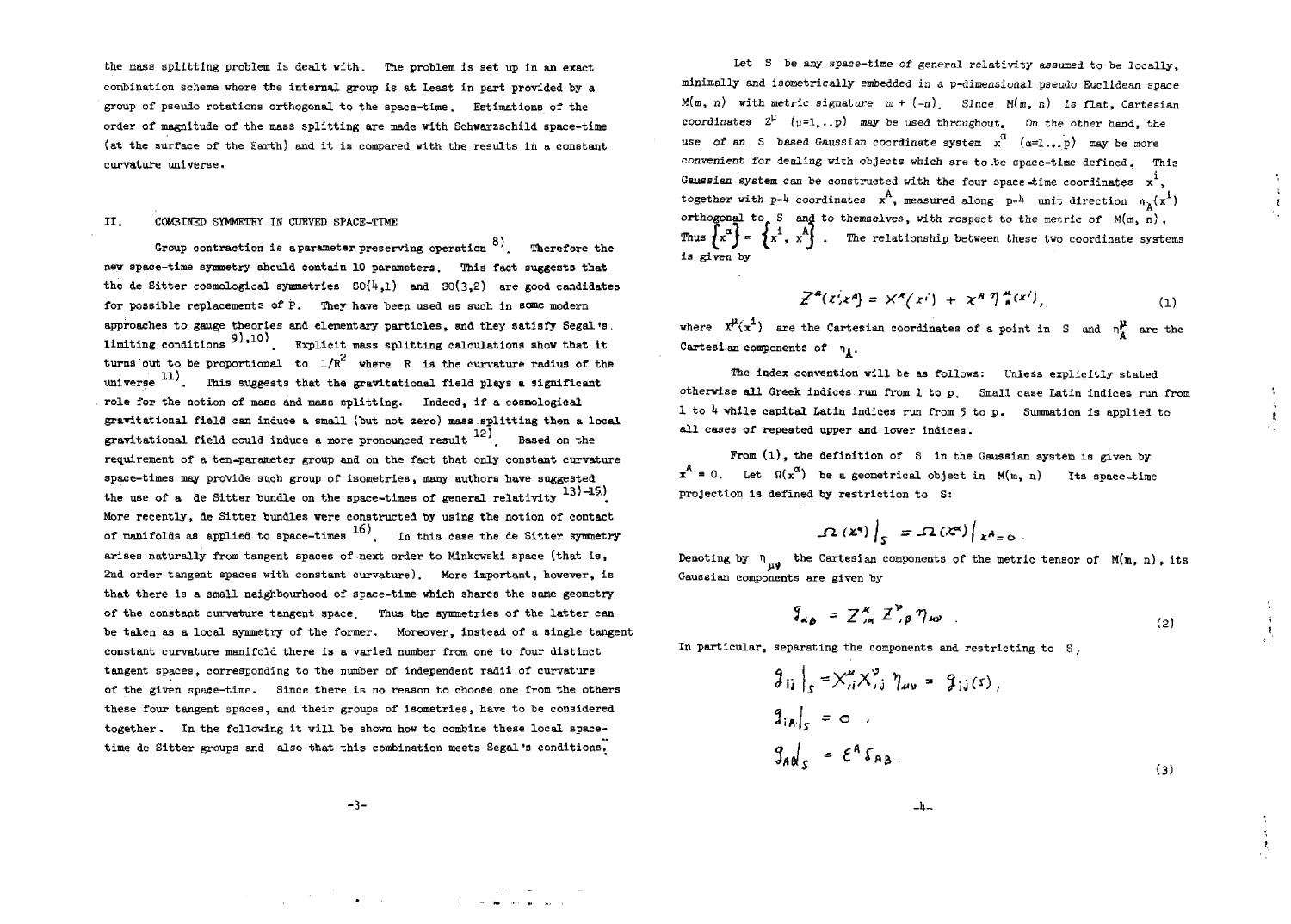Here  $g_{44}(S)$  denotes the metric tensor of S in the x<sup>1</sup> coordinates. The last equation follows from the orthogonality if the  $n_A$  fields

$$
\int_{A}^{\mu} \eta_{B}^{\nu} \eta_{\mu\nu} = \mathcal{E}^{A} \delta_{AB}
$$

A equations where e" are the signature numbers which are determined by the Gauss-Codazzi  $10'$  and they are unique when the embedding is minimal

The Christoffel symbols  $\Gamma_{\alpha\beta\gamma}$  of the metric affine connection VM of  $M(m,n)$  do not vanish in the Gaussian frame and they are calculated in the usual M{m,n) do not vanish in the Gaussian frame and they are calculated in the usual

$$
\Gamma_{\alpha'\beta\gamma} = \frac{4}{2} \left( 4 \alpha \gamma_{,\beta} + 3 \gamma_{\alpha\beta\alpha} - 3 \gamma_{,\beta\gamma} \right) \tag{4}
$$

Then it follows that  $\left.\Gamma_{\textbf{i}j\textbf{k}}\right|_{S}=\Gamma_{\textbf{i}j\textbf{k}}(S)$  (the Christoffel symbols of  $\epsilon_{\textbf{i}j}(S)$ ). Gauss-Codazzi equations are given by the various components of  $R^4_{\beta\gamma\delta}$  = 0, which results from the flatness of  $M(m, n)$ .

Consider now an infinitesimal displacement  $dx^{\dagger}$  in S and calculate the variation on  $Z^{\mu}(x^1, x^A)$ 

$$
\Delta Z^{\mathcal{A}} = (X^{\mathcal{A}}_{\mathcal{A}i} + \chi^{\mathcal{A}} \eta^{\mathcal{A}}_{\mathcal{A},i}) dx^i
$$

If the direction of  $dx^i$  is such that it corresponds to a fixed Z in the direction  $n_A$ , then it is called a principal direction<sup>17</sup>. Thus  $\Delta Z^{\mu} = 0$  gives after contraction with  $x^0$ ,  $\eta$ 

$$
(q_{ij}(s) + x^a b_{ij} a) dx^i = 0 ,
$$

where  $b$ *ii A =*  $\eta_{A,i}^{\omega} \chi_{i,j}^{\omega} \eta_{\omega \nu}$  =  $\int i \, ds$   $\int$ The above equation has a non trivial solution when

$$
det (g_{ij}(s) + x^{\beta} b_{ij\beta}) = 0
$$
 (5)

The solutions of this equation gives the radius of curvature  $\rho_{A_1}^{\mu}$ , corresponding to the normal  $n_{\mathtt{A}}$  and principal direction on dx<sup>+</sup>. These quantities vary from point to point of S and in the flat limit at least one of them goes into infinity For each direction n. define

$$
\rho^{A} = \left(\begin{array}{cc} q^{ij} \rho_{(i)}^{A} \rho_{(j)}^{B} \end{array}\right)^{\frac{1}{2}} \tag{6}
$$

and for each pricipal direction  $dx^1$  in S define

$$
\mathfrak{f}_{(i)} = \left( \mathfrak{g}_{AB} \mathfrak{f}_{(i)}^A \mathfrak{f}_{(i)}^B \right)^{\mathfrak{f}_{\mathfrak{A}}} \tag{7}
$$

From (5), it follows that there are at most four independent radius  $\rho_{(1)}$ , for  $f(x)$ , it is the four that the four possible principal directions dx  $\frac{1}{2}$  18) Now as it was previously mentioned, with each curvature radius  $\rho_{(1)}$  there is one associated constant curvature tangent space, satisfying a second order contact condition  $17$ . This means that each of these constant curvature spaces share the same geometry of S at a neighbourhood of the embedding point. Thus at that point there are at most four tangent spaces to 5 with constant curvature. As four dimensional manifolds embedded in  $M(m,n)$ , each of these constant curvature tangent spaces requires only a 5-dimensional minimal embedding subspace of  $M(m,n)$ . Then the groups of isometries of these spaces are either  $SO(4,1)$ , SO(3,2) which are subgroups of  $SO(m,n)$ , the group of pseudo rotations of  $M(m,n)$ which leaves the isometric embedding invariant. Because of the common neighbourhood with S it is possible to consider the above groups or local spacetime symmetries. However, they cannot be taken separately because the action of  $SO(m,n)$  at the end mixes all their generators. Therefore, the four de Sitter type groups with their corresponding signature and curvature radii have to be considered together.

In order to construct the combination of these groups and also to apply Segal .s limiting conditions consider the Lie algebra of  $SO(m,n)$ . In the Cartesian frame it reads

$$
[L_{\mu\nu,}L_{\rho\sigma}]=\eta_{\mu\rho}L_{\nu\sigma}+\eta_{\nu\sigma}L_{\mu\rho}-\eta_{\mu\sigma}L_{\nu\rho}-\eta_{\sigma\rho}L_{\mu\sigma}
$$

or transforming to the Gaussian frame,

$$
A_{\mu\beta} = \overline{\mathcal{L}}^{\mu}{}_{,\alpha'} \overline{\mathcal{L}}^{\nu}{}_{,\beta} L_{,\alpha\nu} \tag{8}
$$

Then

$$
[L_{\alpha\beta}, L_{\gamma\delta}] = \mathcal{I}_{\alpha\gamma} L_{\beta\delta} + \mathcal{I}_{\beta\delta} L_{\alpha\delta} - \mathcal{I}_{\alpha\delta} L_{\beta\delta} - \mathcal{I}_{\beta\delta} L_{\alpha\delta}.
$$
 (9)

The projected Lie group  $50(m,n)$  is generated by

$$
\ell_{ij} - L_{ij}|_{S} , \quad \ell_{iA} - L_{iA}|_{S} , \quad \ell_{AB} - L_{AB}|_{S} , \tag{10}
$$

**-6-**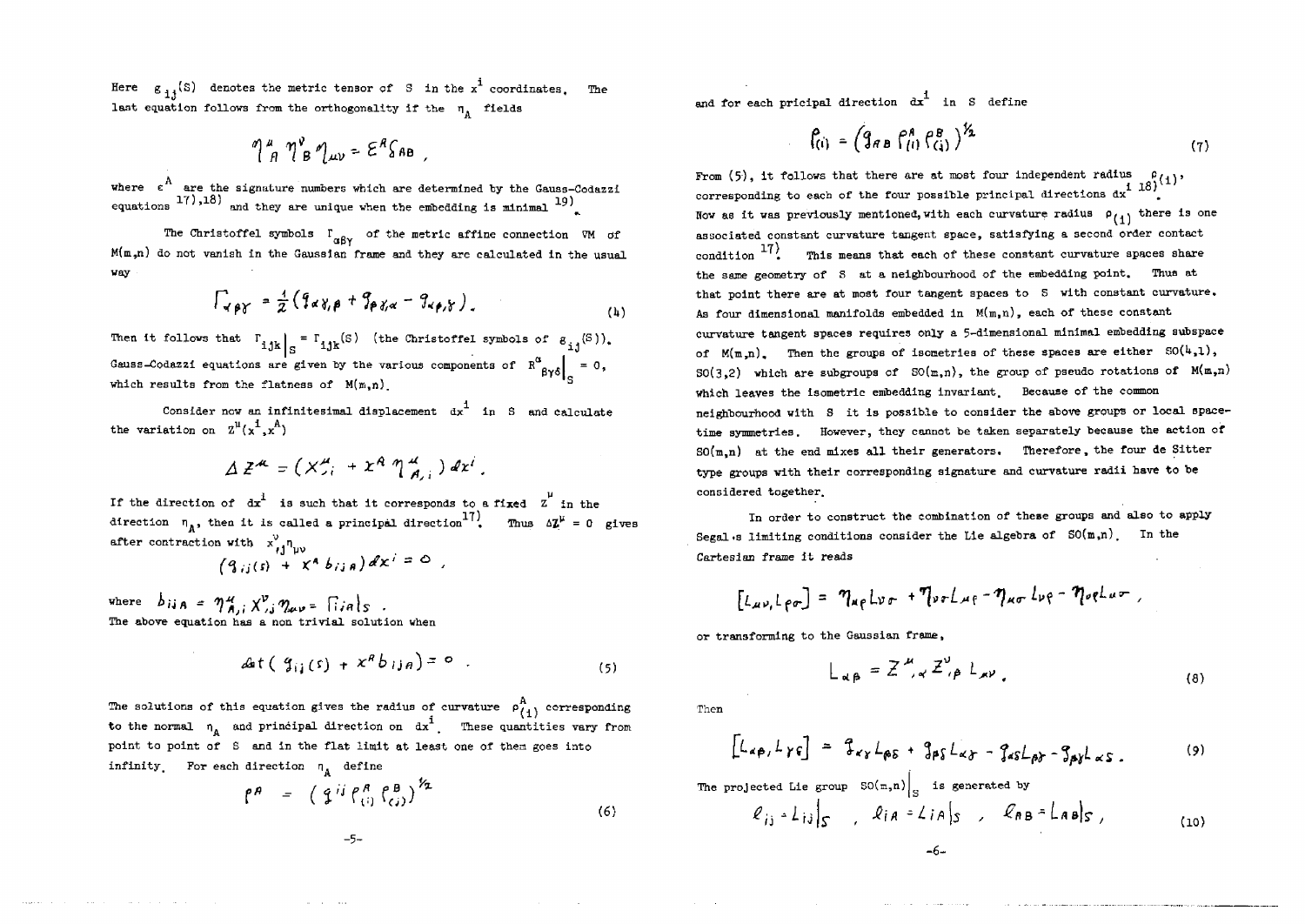with a Lie algebra given by the projection of  $(9)$ .

How modify this projected Lie algebra vith the introduction of the operators

$$
\pi_{i} = \sum \frac{1}{\rho_{n}} \ell_{i,n}
$$

Then the modified Lie algebra  $G_S$  is given by (using (3), (9), (10) :

$$
[e_{ij}, e_{ke}] = 3_{ik}(s)e_{i} + 9_{i}e(s)e_{ik} - 9_{i}e(s)e_{ik} - 9_{ik}(s)e_{ik},
$$
  
\n
$$
[e_{ij}, \pi_{k}] = 3_{ik}(s) \pi_{j} - 7_{ik}(s) \pi_{j},
$$
  
\n
$$
[\pi_{i}, \pi_{i}] = \sum 3^{AB} \frac{1}{e^{k}e^{B}} e_{ij},
$$
  
\n
$$
[\pi_{i}, e_{bc}] = \sum \frac{1}{f^{A}} 3_{bc} e_{i}^{B} - \sum \frac{1}{f^{A}} 3_{AB} e_{ic},
$$
  
\n
$$
[e_{AB}, e_{cb}] = 3_{R}e_{BD} + 3_{BD}e_{ac} - 3_{AD}e_{ac} - 3_{BC}e_{AD}.
$$
 (11)

As it can be seen the operators  $\begin{array}{c} \n k_{1j} \n \end{array}$  and  $\begin{array}{c} \n \pi_1 \n \end{array}$  define a 10-parameter non-invariant subgroup  $E|_{S}$  of  $G|_{S}$  and the operators  $\begin{array}{c} \n k_{AB} \n \end{array}$  define another  $(p-h)(p-5)/2$   $\end{array}$ parameter non-invariant subgroup  $N|_S$  of  $G|_S$ . In short:

$$
\left[\begin{array}{c|c}E|_{S},E|_{S}\end{array}\right]=E\left\{s\right\},\quad\left[\begin{array}{c|c}E|_{S},N|_{S}\end{array}\right]\in G\left\{s\right\},\quad\left[\begin{array}{c|c}N|_{S},N|_{S}\end{array}\right]=N|_{S}
$$

The infinitesimal transformation in  $M(m,n)$  generated by  $L_{\alpha\beta}$  are

 $x' = x^8 + 6^8$ 

where

 $f^{\gamma} = \Theta^{\alpha \beta} L_{\alpha \beta}(x^{\gamma})$ 

and where  $e^{\alpha\beta}$  are the infinitesimal parameters of  $SO(m,n)$ . Because this is an isometry group of H{m,n), then

$$
\oint_{\gamma} \left( \tilde{N}_{1} \beta \right) \left( \tilde{V}_{1} M \right) = O \quad . \quad \text{(fixed origin)}
$$

Therefore the infinitesimal transformation of the modified projected group  $G|_C$  is  $\chi' \chi'' = \chi'' + \frac{\xi}{2}$ , with  $\chi'$  **i**  $\star$   $\chi$ <sup>*r*</sup> +  $\frac{\xi}{2}$ <sup>*y*</sup>  $\Big|_{\alpha}$ , with

**-1-**

$$
\mathfrak{f}^{\delta}\Big|_{S} = \Theta^{\alpha\beta}\mathcal{L}_{\alpha\beta}(\lambda^{\delta})
$$

and

$$
\left.\xi^{(d,\beta)}(\gamma\mu)\right|_{S} = 0 \qquad (fixed \text{ or } \text{left}) \qquad (12)
$$

In particular, for the subgroup  $E|_S$  the descriptors are

$$
\left.\frac{\partial}{\partial t}\right|_{S} = \left.\frac{\partial}{\partial t} \hat{f}_{ij}(x\theta) + \Theta^i \mathbb{T}^i \left(x\theta\right)\right|_{\mathcal{L}} \tag{13}
$$

It is interesting to investigate the action of  $E|_S$  on S. For that matter consider the particular transformations which send space-time points to spacetime points. These transformations are characterized by the conditions

$$
\left.\begin{array}{c} \left.\begin{array}{c} \mathbf{A} \\ \mathbf{B} \end{array}\right|_{S} = 0 \end{array} \right|_{(1^{\mathbf{h}})}
$$

 $\mathcal{R}$ 

$$
\left\{\text{so that } x^A = 0 \text{ implies in } x'^A = 0\right\}. \text{ With this condition, (12) reads}
$$
\n
$$
\left.\oint_{S} (iy^B) dxdy\right|_{S} z\left(3^{kQ} \oint_{\gamma,k} + 3^{k(i} \int_{\gamma,k}^{ij} \oint_{\gamma} x\right)\Big|_{S} = \phi^{(i,j)}(x) = O,
$$

where  $\phi^1 = \xi^1 \Big|_S$  is therefore a Killing vector field in S. From (13) it follows that the first part of  $\phi^1$  describes infinitesimal pseudo rotations around the embedding point in S. The second part, however, does not describe exact space-time translations as it would seem. This is due to the fact that  $\left[\mathbf{I}_{1}, \mathbf{I}_{1}\right] \neq 0$ . However, if the neighbourhood of S is taken sufficiently small so that it has a diameter d such that

$$
d<<\sum q^{AB}\frac{1}{f^A}\frac{1}{f^B},
$$

then  $[\pi_j, \pi_j] \approx 0$ . In such neighbourhoods  $\pi_j$  describes approximate translations which become exact only in the flat limit. Therefore  $E|_q$  is a ten parameter group which is capable of describing the local isometries of .S. Notice that the condition (14) imposes constraints in the parameters  $e^{i \theta}$ .  $e^{i \theta}$ so that in general the resulting group of isometries of  $S$  will have less than ten parameters. For example, if S is the Schwarzschild space-time only four paramters remain independent.

On the other hand the subgroup  $N|_{S}$  is simply the Lorentz group acting on the subspace of  $M(m,n)$  orthogonal to S. This follows from

$$
f^{\mathcal{L}} = \Theta^{AB} \ell_{AB}(X^c)
$$

الموري ويون جانب التي توقف المواقع المواقع المواقع المواقع المواقع المواقع المواقع المواقع المواقع المواقع الم<br>المواقع المواقع المواقع المواقع المواقع المواقع المواقع المواقع المواقع المواقع المواقع المواقع المواقع المواق

 $-8-$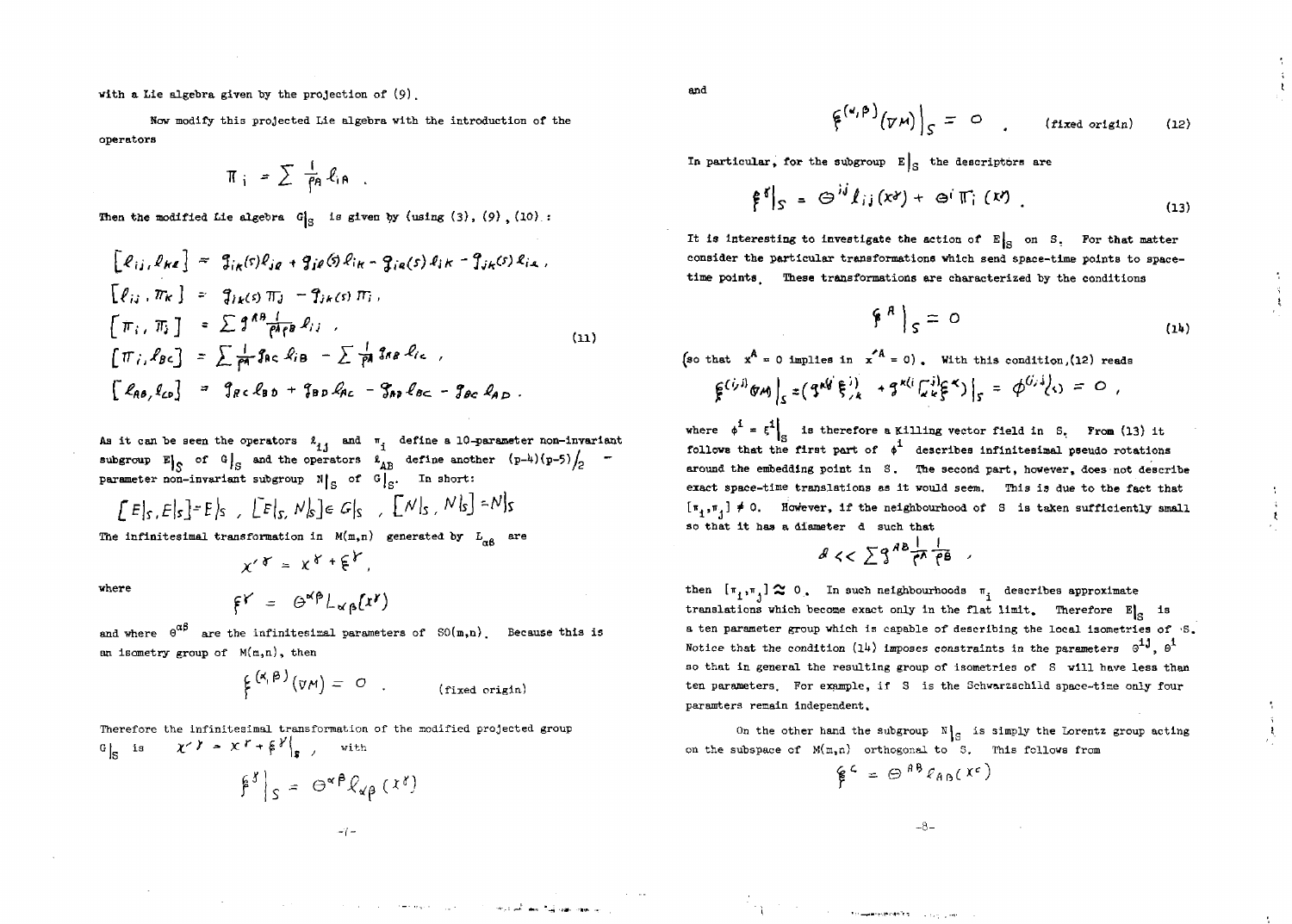$$
\left.\xi^{(A/B)}\right|_S=\left(9^{\alpha(A)}\xi^{B}\right)_{\alpha'}+9^{\alpha(A)}\xi^{B}\xi^{P}\right)_{S}=9^{\alpha(A)}\xi^{B}\xi^{P}+\left.9^{\alpha(B)}\xi^{B}\right|_S=0
$$

However from  $(h)$ ,  $r_{cm}^{B}|_{S} = 0$  so that

$$
\left.\left.\mathbf{E}\right\vert^{(A,\;B)}\right|_{S}=\;C\qquad.\tag{15}
$$

Finally consider the group contraction of  $G|_{\mathcal{C}}$  with respect to the  $E|_{\mathcal{C}}$ subgroup with contracting factors  $\frac{1}{4}$ . The contraction proceeds as  $\rho^A \rightarrow$ **P** so that it occurs in the flat limit of S . Under this limit the Lie algebra (ll) becomes

$$
\begin{aligned}\n[\hat{e}_{ij}, \hat{\ell}_{ke}] &= \hat{q}_{ik}\,\hat{\ell}_{jk} + \hat{q}_{ik}\,\hat{\ell}_{ik} - \hat{q}_{ik}\,\hat{\ell}_{jk} - \hat{q}_{ik}\,\hat{\ell}_{ik} \\
[\hat{e}_{ij}, \hat{\pi}_{k}] &= \hat{q}_{ik}\,\hat{\pi}_{j} - \hat{q}_{jk}\,\hat{\pi}_{i} \\
[\hat{\pi}_{i}, \hat{\pi}_{j}] &= 0 \\
[\hat{\pi}_{i}, \hat{\ell}_{Re}] &= 0 \\
[\hat{e}_{AB}, \hat{e}_{B}] &= 0 \\
[\hat{e}_{AB}, \hat{e}_{B}] &= 3 \text{a.} \text{C}_{BP} + 3 \text{b.} \text{C}_{AC} - 3 \text{a.} \text{C}_{BC} - 3 \text{a.} \text{C}_{AB}\n\end{aligned}
$$
\n(16)

where means the flat limit situation. Therefore  $E|_{\text{flat}}$  is an invariant subgroup of  $G|_{\text{flat}}$ , isomorphic to the full Foincare-group. The subgroup N| flat <sup>is now</sup> completely disconnected from E| <sub>flot</sub> and apart from this it remains unaltered as a  $(p-4)(p-5)/2$ -parameter group.

The above contracting property of  $E|_S$  allied to its generation of the local isometries of S suggests that  $E|_{S}$  may be considered as a space-time or geometrical symmetry at the same time as  $N|_{S}$  may be considered as an internal symmetry. However, note that such labelling and Independence occurs only in the flat limit situation. Before that limit,  $E|_S$  and  $N|_S$  become completely involved in  $G|_{g}$  which may be labelled as a combined symmetry. In this context, It is worth remembering that the notion of internal symmetry as opposed to that of space-time symmetry is a concept which is applied to the flat space-time

**field theory**. In a curved space-time situation there is no reason to suppose that such a separation holds. However, in the flat limit the two kinds of **•ywwtries** are properly identified and separated.

Assuming the Janet-Cartan limit for the dimension of the embedding space ( $\leq \frac{n(n+1)}{2}$ ) than the maximum number of dimensions of  $M(m,n)$  is 10 (provided discrete symmetries are not considered. If these symmetries are to be described in terms of pseudo rotations, at least one extra dimension should be added. However, this subject is not dealt with here). Then 5 < p < 10 and the possible internal groups  $N|_e$  which emerge, considering all possible signatures of M(m,n), are given in Table 1.

| г |  |
|---|--|
|   |  |

| р  | $(p-4)(p-5)/2$ | Possible $N _{flat}$                        |
|----|----------------|---------------------------------------------|
|    | o              |                                             |
| 6  |                | $SO(2)$ , $SO(1,1)$                         |
|    | 3              | $SO(3)$ , $SO(2,1)$                         |
| 8. | 6              | $SO(4)$ , $SO(3,1)$ , $SO(2,2)$             |
| 9  | 10             | $SO(5)$ , $SO(4,1)$ , $SO(3,2)$             |
| 10 | 15             | $SO(6)$ , $SO(5,1)$ , $SO(4,2)$ , $SO(3,3)$ |

As it can be seen, really interesting internal symmetries require  $p^*$ , For  $p = 5$  no internal group appears SU(4) emerges only for  $p = 10$ , Other groups such as  $SU(5)$  or  $SO(10)$  do not appear at all. For this reason, additional Internal degrees of freeedom need to be postulated in some cases. Denote by  $N' | g$  the enlarged  $N | g$  with the necessary additional degrees of freedom. For the present purposes, it is unnecessary to specify the enlarged Lie algebra . However, note that the combined symmetry G[c will also be enlarged to  $G' |_{S}$ , through  $N' |_{S}$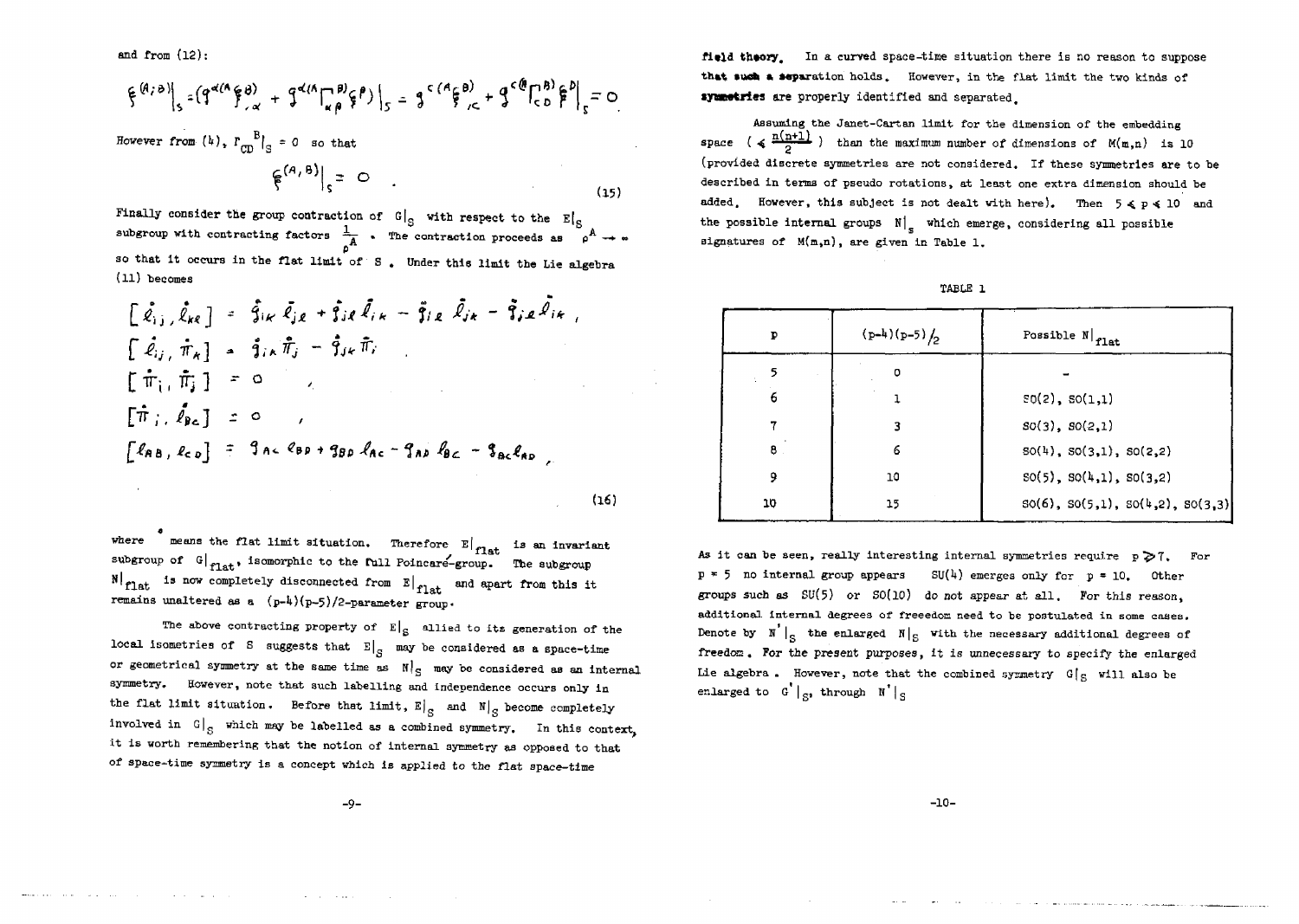#### III. . MASS AND MASS SPLITTING

The next Important problem is to construct an appropriate mass operator for the new symmetry such that it reproduces the usual Poincaré-mass operator in the flat limit and also that only in that limit the Lie algebra of  $E|_{S}$  acts nilpotently on that of  $G_1$ , Equivalently, the mass difference between states with the same spin should be distinct from zero but vanish In the flat limit,

Since  $G|_{\mathcal{R}}$  is a semi simple group the mass operator should be associated to an invariant operator of that group or, more specifically the second order Casimir operator  $\ell_{ad}i^{dB}$ , (Actually the mass operator should be derived only from  $E|_{\mathcal{C}}$ . However becuase this group is not an invariant subgroup of  $G|_{\mathcal{S}}$ , its universal enveloping algebra contains all the operators  $\ell_{1,1}$ ,  $\ell_{1,1}$  and  $\ell_{AB}$ ). Now. in order to restaure the Poincare-mass operator in the flat limit an appropriate curvature factor must be introduced. Therefore define

$$
M^{2} = K^{2} \sum (\zeta_{AB} \frac{1}{\zeta^{2}} \frac{1}{\zeta^{2}}) \ell_{\alpha\beta} l^{\alpha\beta} \qquad (17)
$$

where k is a mass scaling factor. The curvature factor was chosen such that as  $E|_{\alpha} \to P$ ,  $M^* \rightarrow K^2$ ,  $K^+$  This can be seen from (denoting  $\rho^2 = E \varepsilon_{\alpha} + \frac{1}{2} \varepsilon_{\alpha} + \frac{1}{2}$ , S . 1  $\mu$  ah  $\rho^2$  , and the set of the set of the set of the set of the set of the set of the set of the set of the set of the set of the set of the set of the set of the set of the set of the set of the set of the set  $^{\prime\prime}$  + 2  $\ell_{i}$  ,  $\ell^{\prime\prime}$  $\pi\left(\frac{\kappa}{\xi}\right)^2 \ell_{ij} \ell^{ij} + \kappa^2 \pi_i \pi^i + \kappa^2 \sum_{\beta \beta} \frac{i}{\beta \beta \beta} \left(\sum_{\alpha \neq \beta} \ell_{i\beta} \ell^{i\beta}\right) - \kappa^2 \sum_{\beta \beta} \frac{i}{\beta \beta} \ell_{i\beta} \left(\sum_{\beta} \frac{i}{\beta \beta} \ell_{i\beta}\right) + \left(\frac{\kappa}{\xi}\right)^2 \ell_{i\beta} \ell^{i\beta}.$ (18)

Therefore

$$
M^2|_{\text{flat}} = k^2 \hat{\pi} \hat{\pi}^2
$$

Let  $\{\lambda\}$  be a set of eigenvalues of all Casimir operators of  $E|_{\alpha}$ . Then, associated to each set *{X}* there is one unitary representation of that group with representation space  $H_{\{\lambda\}}$ . Taking the direct sum H of these spaces as a representation space of  $G^{\dagger}|_S$ , completely reducible with respect to E $|_S$ assuming that each Casimir operator of  $E|_{S_{\Omega}}$  has in its domain a complete set of of eigenvalues and finally assuming that  $M^2$  is Hermitean in H, then the spectrum of  $M^2$  may contain isolated points  $T$ . The reason for starting with a representation of  $E|_S$  is to compare with the flat limit situation. In this limit  $E|_{q}$  goes into P and the remaining part of G $|_{S}$  goes into the internal

symmetry which now becomes disjoint of P,

Let  $J$  be an operator of  $G^*|_{G}$  such that it contains at least one eigenstate  $\begin{pmatrix} 1 & b \end{pmatrix}$  of  $M^2$  in its domain. Then a non zero transition probability  $\langle a \vert J \vert b \rangle$  may be constructed. Assuming that  $|a\rangle$ ,  $|b\rangle$  belong to distinct subspaces  $H_{\{1\}}$  then it follows that  $J$  cannot belong to  $E|_{S'}$ . Therefore it is an operator of  $N^*|_{S}$ . Denoting by  $J_r$  the base of the Lie algebra of  $N^*|_{S}$ (here r, s run through the dimension of  $\|V\|_{\mathcal{R}}$  obviously in the particular case where  $N' \mid_S = N \mid_S$  the Indices r, s are the same or A, B, etc.). Then  $J =$  $J = a^{rs} J_{rs}$  where  $a^{rs}$  are arbitrary constants. The generators of  $G' |_{S}$  are generically denoted by  $G_{ab}$  (boldface indices running through the entire Lie algebra of G'|<sub>S</sub>). Thus in particular  $G_{ab}$  may be  $\ell_{1,1}$ ,  $\pi_1$  or  $\int_{TS}$ . The difference between the eigenvalues of Mr 'belonging to two distinct representations a, b of  $E|_g$  is given by

$$
m_a^2 - m_b^2 = \langle a | h^2 | a \rangle - \langle \xi | h^2 | b \rangle
$$
 (19)

or, in terms of 
$$
\langle a | J | b \rangle
$$
,  
\n $m a^2 - m b^2 = \frac{\langle a | [M^2, J] | b \rangle}{\langle a | J | b \rangle}$  (20)

Now (17) is equivalent to

$$
M^{2} = \left(\frac{k}{\xi}\right)^{2} \left[ 3^{ik} 3^{i\ell} \hat{J}_{i,j} \hat{J}_{ik}\hat{J}_{ik} + 23^{i\ell} 3^{i\delta} \hat{J}_{i\alpha} \hat{J}_{j\beta} + 3^{i\delta} 3^{i\delta} \hat{J}_{ik}\hat{J}_{\beta b} \right]_{(21)}
$$

Therefore

$$
[H2, J] = \left(\frac{k}{\epsilon}\right)^{2} \left[ 3^{i k} 3^{j \ell} \left( \ell_{ij} \left[ \ell_{k \ell}, T \right] + \left[ \ell_{ij}, T \right] \right] \ell_{k \ell} \right) +
$$
  
+23<sup>ij</sup> 3<sup>4</sup> 8 $\left(\ell_{i\theta}, T\right) + \left[ \ell_{i\theta}, T \right] \ell_{j\theta} + 3^{48} 3^{c \rho} \left( \ell_{k c} \left[ \ell_{\theta \rho}, T \right] + \left[ \ell_{n c}, T \right] \ell_{\theta \rho} \right) \right]$ 

In terms of structure constants of  $G'$ <sup>'</sup>

$$
[L_{\alpha\beta}, J_{\alpha\beta}] = C_{\alpha\beta\beta\delta}^{\alpha\beta} G_{\alpha\beta}
$$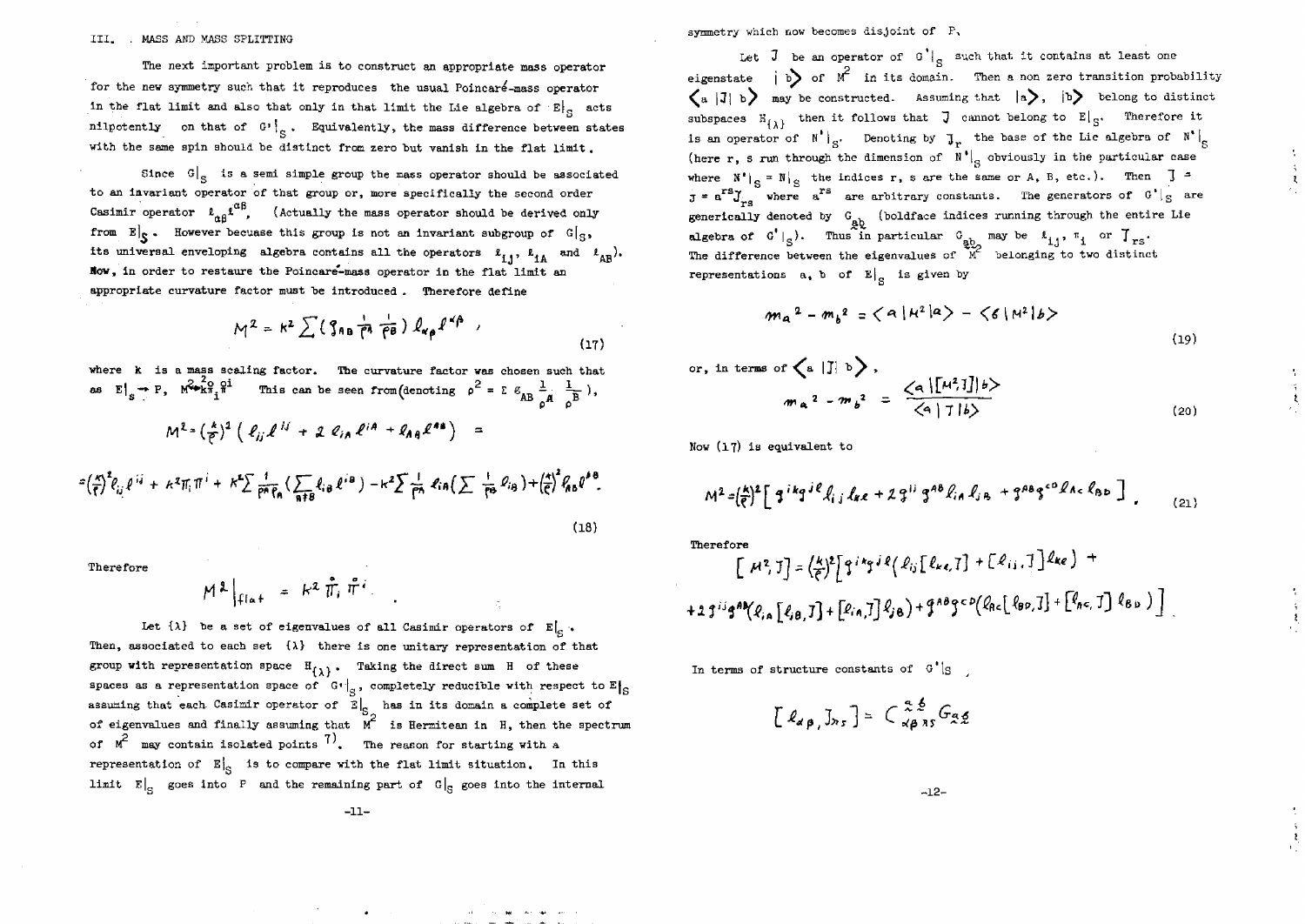so that  
\n
$$
[\mu^{2}, J] = (\frac{k}{r})^{2} a^{rs} \left[ 3^{ik} 3^{jk} C_{ij}^{ss} \left\{ G_{rel}, \ell_{rel} \right\} +
$$
\n+23<sup>ligAB</sup> C<sup>24</sup><sub>iaas</sub> { $G_{sg}$ ,  $\ell_{ig}}$  + 3<sup>agCD</sup> C<sup>24</sup><sub>abAs</sub> { $G_{sg}$ ,  $\ell_{rel}$  }

vhere { , } denotes the anticommutator.

Replacing the above expression in {20) and introducing the notation

$$
S_{ij}^{\,a} = \langle \hat{a} | \ell_{ij} | a \rangle \qquad P_{i\,A}^{\,a} = \langle \hat{a} | \ell_{i\,A} | a \rangle \qquad K_{\,B}^{\,a} = \langle a | \ell_{i\,B} | a \rangle \qquad
$$

it follows that

$$
m_{a}^{2} - m_{b}^{2} = \left(\frac{A}{e}\right)^{2} a^{15} \left[g^{ik} g^{jl} C \frac{e\epsilon}{i j} \frac{e}{\lambda s} \left(S_{k}^{a} + S_{k}^{a}\right) +
$$
  
+2 g^{ij} g^{18} C\_{i \hat{n} \hat{n} s}^{2 \hat{\epsilon}} \left(P\_{j}^{a} + P\_{j}^{a}\right) + g^{19} g^{19} C\_{i \hat{p} \hat{n} s}^{2 \hat{\epsilon}} \left(K\_{i \hat{r}}^{a} + K\_{i \hat{r}}^{a}\right)\right] \frac{\leq c |G\_{\hat{r}} \leq 16}{\leq c |J| (6)} , \tag{22}

showing the dependence of the mass splitting on the  $S_{\rm 3}$ , ("spin")  $P_{\rm 4}$ , ("momentum") and  $K_{AB}^{B}$  ("internal spin"). Notice that  $C_{GB}^{BD}$  are known from the above Lie algebra (ll), together with the possible additional internal symmetry. Also it is interesting to notice that except for this additional internal symmetry, all the above quantities are derived from the mother group  $SO(m,n)$ . In fact all space-time dependence in (22) rests only in the expression of  $\rho$ . To see this, the structure constants of  $G^{\dagger}|_S$  are rewritten in the Cartesian frame as

$$
C_{\alpha\beta\gamma s}^{\alpha\xi} = Z_{\mu}^{\mu} Z_{\rho}^{\nu} C_{\mu\nu\gamma s}^{\alpha\xi} \Big|_{S}
$$

where

$$
[L_{\mu\nu}, J_{ns}] = C_{\mu\nu\bar{a}\bar{s}}^{\alpha\beta} G_{\alpha\beta}
$$

Then (22) becomes

$$
m_{a}^{2} - m_{b}^{2} = \left(\frac{1}{c}\right)^{2} Q^{x_{5}} \left(\frac{a_{b}}{a_{b}}\right)_{rs} \left[q^{ik}q^{jk}Z_{ji}^{i*}Z_{ji}^{i*}Z_{jk}^{e}Z_{jk}^{e}\right] + 2 g^{ij}q^{AB}Z_{ji}^{i*}Z_{jk}^{i*}Z_{jB}^{e} + 4
$$
  
+  $3^{AB}3^{CD}Z_{i\beta}^{u}Z_{i\beta}^{v}Z_{i\alpha}^{e}Z_{i\alpha}^{e}\left[\left(\frac{1}{c}\right)\left|\frac{1}{c}\right|\right]_{\text{S}} \left(\frac{1}{c}\right)\left|\frac{1}{c}\right|_{\text{S}} + \left(\frac{1}{c}\right)\left|\frac{1}{c}\right|_{\text{S}} \left(\frac{1}{c}\right)\left|\frac{1}{c}\right|_{\text{S}} + \left(\frac{1}{c}\right)\left|\frac{1}{c}\right|_{\text{S}} \left(\frac{1}{c}\right)\left|\frac{1}{c}\right|_{\text{S}} + \left(\frac{1}{c}\right)\left|\frac{1}{c}\right|_{\text{S}} \left(\frac{1}{c}\right)\left|\frac{1}{c}\right|_{\text{S}} + \left(\frac{1}{c}\right)\left|\frac{1}{c}\right|_{\text{S}} \left(\frac{1}{c}\right)\left|\frac{1}{c}\right|_{\text{S}} + \left(\frac{1}{c}\right)\left|\frac{1}{c}\right|_{\text{S}} \left(\frac{1}{c}\right)\left|\frac{1}{c}\right|_{\text{S}} + \left(\frac{1}{c}\right)\left|\frac{1}{c}\right|_{\text{S}} \left(\frac{1}{c}\right)\left|\frac{1}{c}\right|_{\text{S}} + \left(\frac{1}{c}\right)\left|\frac{1}{c}\right|_{\text{S}} \left(\frac{1}{c}\right)\left|\frac{1}{c}\right|_{\text{S}} + \left(\frac{1}{c}\right)\left|\frac{1}{c}\right|_{\text{S}} \left(\frac{1}{c}\right)\left|\frac{1}{c}\right|_{\text{S}} + \left(\frac{1}{c}\right)\left|\frac{1}{c}\right|_{\text{S}} \left(\frac{1}{c}\right)\left|\frac{1}{c}\right|_{\text{S}} + \left(\frac{1}{c}\right)\left|\frac{1}{c$ 

Intrducing the notation

$$
f^{\mu\nu} = g^{ik} Z^{\mu}_{jk} Z^{\nu}_{jk} , \quad h^{\mu\nu} = g^{\mu\nu} Z^{\nu}_{jk} Z^{\nu}_{jk}
$$

and

$$
U_{\rho_{\tau}}^{\dagger} (a,b) = \frac{1}{2} (\langle a | L_{\rho_{\tau}} | a \rangle \pm \langle \beta | L_{\rho_{\tau}} | b \rangle) ,
$$

then

$$
m_{\alpha}^{r} - m_{\beta}^{2} = 2 \left( \frac{4}{\epsilon} \right)^{2} \left[ \left( f^{\alpha p} + h^{\alpha p} \right) \left( f^{\nu r} + h^{\nu r} \right) \right] \Big|_{S} U_{\rho r}^{+}(q, \xi) \frac{e^{25} C_{\omega r, \alpha r}^{3.2} \left( \alpha \right) \left( \frac{C_{\alpha r, \beta r}}{C_{\alpha} \left| \sigma \right| \right) \left( \frac{C_{\alpha r, \beta r}}{C_{\alpha} \left| \sigma \right| \right)} \right]} \tag{23}
$$

Since 
$$
G_{ab}
$$
 is a generic element of  $G'|_S$ ,  
\n
$$
\int_{\mu \nu} {^{4\theta}}_{\rho} G_{\rho} = \int_{\mu \nu \nu s}^{i} \int_{\nu}^{r} + \int_{\mu \nu \nu s}^{i} \int_{\nu} + \int_{\mu \nu \nu s}^{p} \int_{\rho}^{r}
$$
\nand since  $|a\rangle$ ,  $|b\rangle$  belong to distinct representations of  $E|_S$ ,  
\n $\int_{a} |E|_{S} | b\rangle = 0$ , so that  
\n $a^{3/5} \int_{\mu \nu} {^{4\phi}}_{\rho} \langle a | G_{\rho} g | b \rangle = a^{3/5} \int_{\mu \nu} {^{4\phi}}_{\rho} \langle a | T_{\rho} | b \rangle =$ 

$$
= a^{ns} \langle a | [L_{av}, J_{ns}] | b \rangle = \langle a | [L_{av}, J] | b \rangle
$$

Therefore

$$
a^{as}C_{\mu\nu ss}^{\delta\delta} \frac{\langle a|C_{\delta\delta}|b\rangle}{\langle a|J|b\rangle} = 2U_{\rho\sigma}^{\dagger}(a,b) \qquad (24)
$$

 $-13 -11-$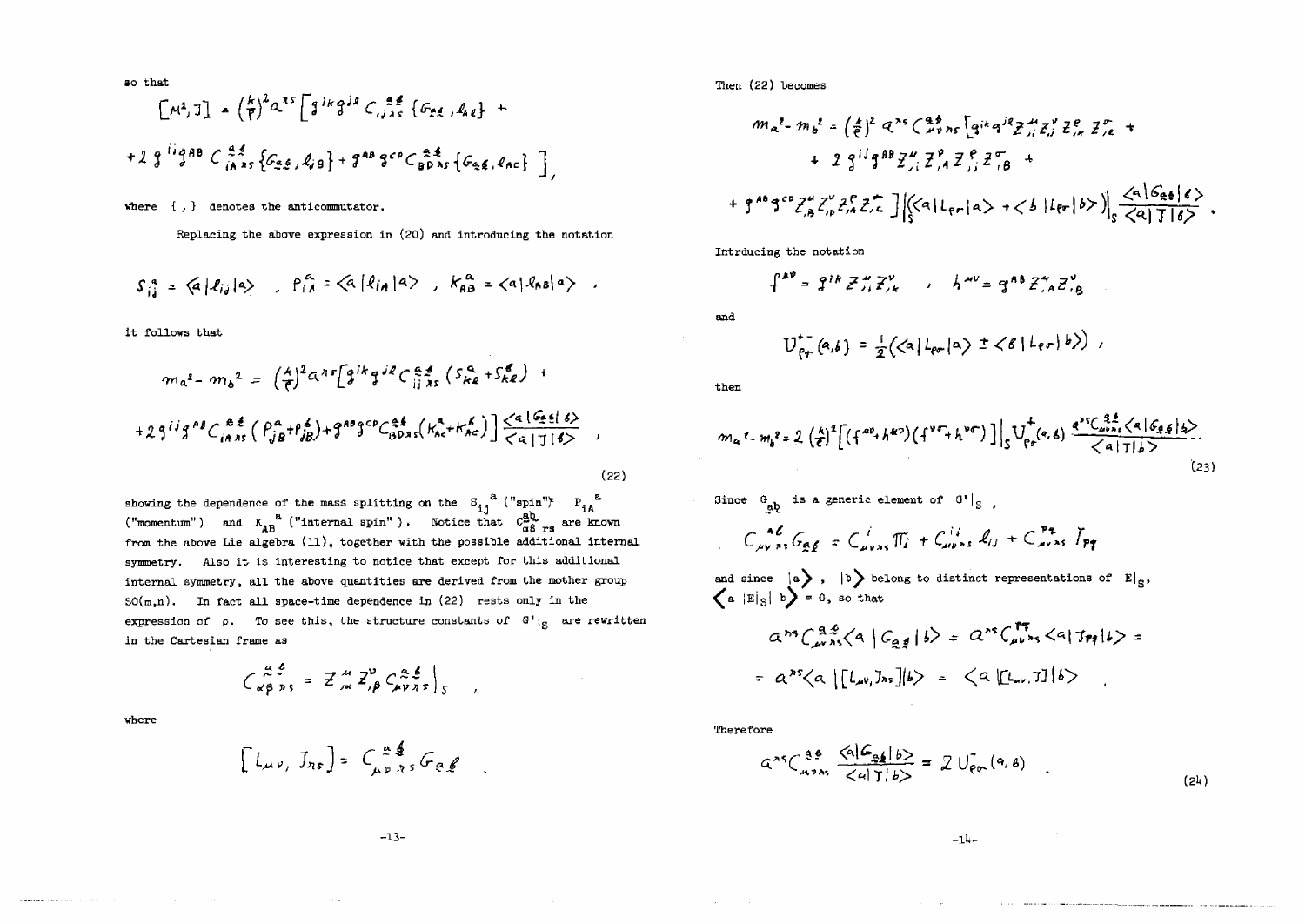On the other hand from (2) and from  $g^{\alpha\beta}g_{\gamma} = \delta^{\alpha}_{\gamma}$  it follows that  $g^{\alpha\beta}g_{\mu}g_{\mu}g^{\nu} = \eta^{\mu\nu}$ . That is  $f^{\mu\nu} + 2g^{jA}Z^{\mu}Z^{\nu}{}_{A} + h^{\mu\nu} = \eta^{\mu\nu}$ and since  $g^{iA}|_{e} = 0$ ,  $(f^{uv} + h^{uv})|_{S} = \eta^{uv}$ 

Replacing  $(24)$  and  $(25)$  in  $(23)$ ,

$$
m_{\alpha}^2 - m_b^2 = 4 \left(\frac{k}{\epsilon}\right)^2 \eta^{d} \eta^{V\tau} U_{\rho\sigma}^{\dagger}(\alpha,\ell) U_{\rho\sigma}^{\dagger}(\alpha,\ell) \quad . \tag{26}
$$

(25)

(Notice that replacing  $U_{0}^{+-}$  (a,b) by their definitions in (26), expression (20) is recovered).

Since  $U_{\alpha}^{+-}(a,b)$  are functions which depend only on the representations of S0(m,n) it follows from (26) that the mass splitting dependence of S rests only on the factor  $\frac{1}{2}$ . This should not be a surprise because the mass operator also has this kind of dependence only :

$$
\mu^2 = \left(\frac{h}{e}\right)^2 \mathcal{L}_{\alpha\beta} \mathcal{L}^{\alpha\beta} = \left(\frac{k}{e}\right)^2 \left(\mathcal{L}_{\alpha\beta} \mathcal{L}^{\alpha\beta}\right)\Big|_{S} = \left(\frac{k}{e}\right)^2 \mathcal{L}_{\alpha\beta} \mathcal{L}^{\alpha\beta} \tag{27}
$$

Notice also that the dependence on the additional internal symmetry also disappeared because of the division by  $\left\{ a \mid \mathcal{J} \mid b \right\}$  in (24).

In the flat limit  $p \rightarrow \infty$ ,  $\mathbb{E}|_{\mathcal{S}} \rightarrow \mathbb{E}$  $\begin{bmatrix} \mathbb{E} |_{S}, N |_{S} \end{bmatrix} = 0$  and from (27),  $m_{s}^2 - m_{b}^2$  $\left| \mathbf{P} \right|$ ,  $\mathbf{N}^{\dagger}$  |  $\left| \mathbf{S} \right|$  +  $\mathbf{N}^{\dagger}$  |  $\left| \mathbf{R} \right|$  and 0 in accordance with O'Raifeartaighs theorem and as it is understood today, this means that in this limit, and only then, the Lie algebra  $E|_{\text{flat}}$  acts nilpotently on that of  $G|_{\text{flat}}$ .

#### IV. CONCLUSIONS

The most interesting aspect of expression (27) is that the symmetries  $E|_{\rm c}$  and  $N^+|_{\rm c}$  have been completely absorbed into the overall isometry SO(m,n) of  $M(m,n)$ . Consequently it is sufficient to find the classification of that

**group** (or of its combination with the additional internal symmetry if needed) to account for a particle spectrum. This conclusion places the theory on the same basis as the other similar high dimensional theories such as Kaluza-Klein's with the difference that a four-dimensional gravitational field has been given a priori and that the higher dimensional space is flat. Also from this conclusion a generalprocedure for field theory may be set up. Given the space-time S, find  $M(m,n)$  and  $SO(m,n)$ . Then write the field equation  $f = 0$  covariant under that group and project it into S :  $f|_q = 0$ , together with the representation of the group :  $D(SO(m,n))|_{S} = 0$ .

Again in connection with the above conclusion it may be interesting to mention the compactiness of the internal space in the Kaluza-Klein theories. Here the compactness appear in the four de Sitter constant curvature tangent spaces which generate the geometric symmetry  $E|_{S}$ . Since these spaces are considered altogether the internal symmetry has to do with the pseudo rotation between these tangent spaces.

The use of more than one de Sitter symmetries to generate a set of internal and external symmetries is not new. In fact it has been suggested that one of them could generate space-time symmetries while three others would generate internal symmetries <sup>20)</sup>

The expression (27) is a generalization of an expression derived for a constant curvature cosmological model <sup>12</sup> where  $p = R = 10^{28}$  cm is the curvature radius of the universe. In this case the condition  $(14)$  is identically satisfied so that  $E\Big|_{S}$  is the de Sitter group. Since  $\tilde{U}^{IV}(a,b) U^{\dagger}_{iN}(ab) \mathrel{\mathfrak{L}} 1$  then in this case

$$
m\alpha^2 - m_b^2 \bigg|_{4b \text{ S}; \text{thr}} \approx k^2 \, 10^{-56} \, (\text{MeV})^2 \, . \tag{28}
$$

This result has been suggested as a means to establish a cosmological mass scale. Taking the local gravitational field of Schvarzschild space-time, the curvature radius  $\rho$  is  $^{21}$ )

$$
\rho = \frac{n^{3/2}}{(2m)^{1/2}}
$$

i<br>1990 - Samuel <del>Communiciane</del>s fazzo de la papa

where m is the Schwarzschild mass. Then at the surface of the earth  $p \approx 10^{-3}$  cm which gives in (27)

$$
m_{a}^{2} - m_{b}^{2}
$$
  $\left| \int_{Sch.} \approx k^{2} / \sigma^{-26} (Mev)^{2} \right|$ 

$$
-15-
$$

-16-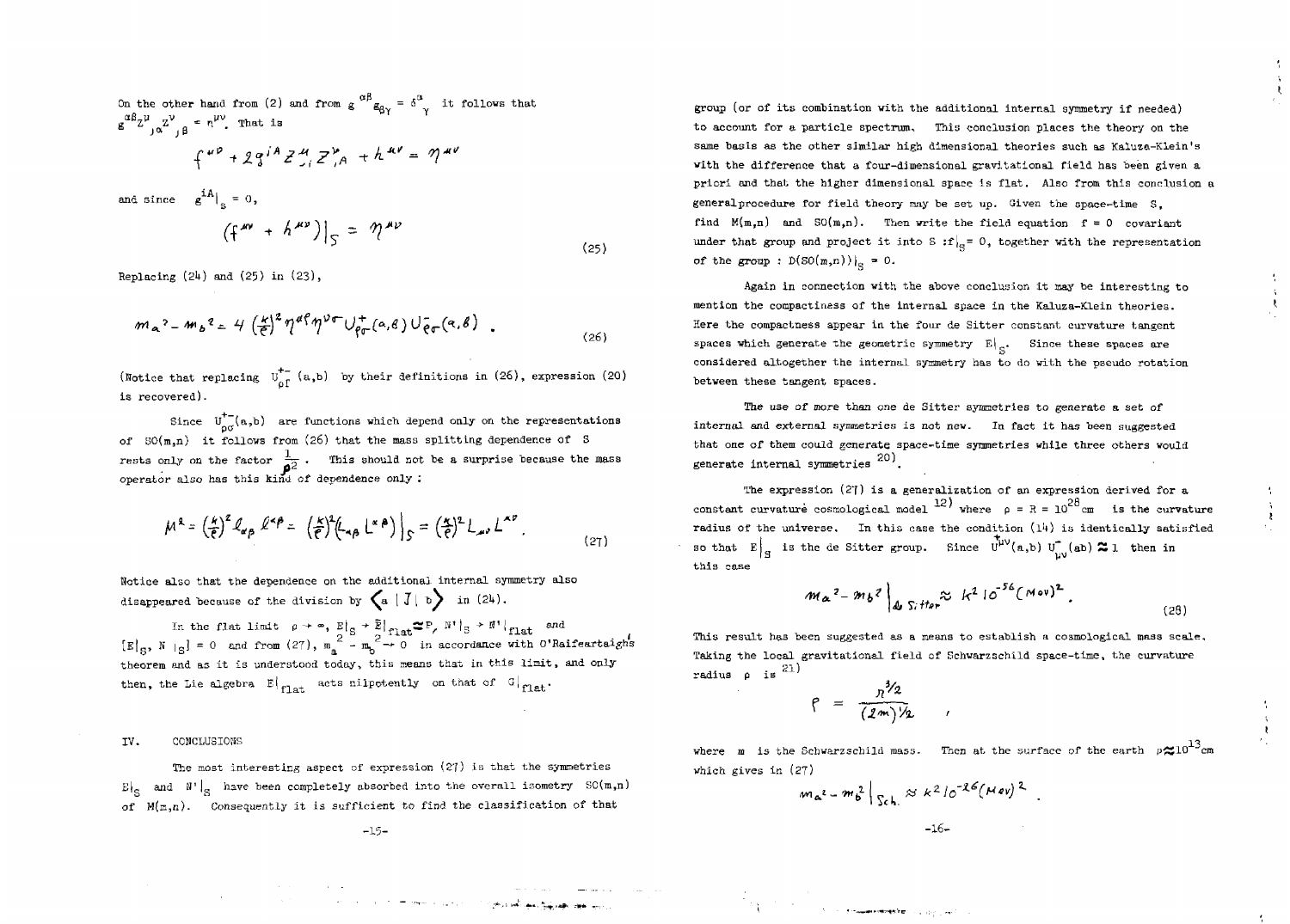Therefore if spin zero mesons are considered then the expected mass difference would be of the order of  $10^4$ (MeV). This gives an estimating value  $\kappa^2$   $10^{30}$ (MeV)<sup>2</sup>. Replacing in (28), the spin zero" mass splitting in the de Sitter cosmologioal model would be of the order of  $10^{-26}$  (MeV)<sup>2</sup> which would then be the order of magnitude of the proposed cosmologioal mass scale.

The fact that a mass splitting does not appeat in the flat limit seems to be a consequence of the second order contact interpretation of the de Sitter spaces. In other words, the flat limit is more restrictive than the constant curvature limit. Both  $M^2$  and the mass splitting expression (27) depend on  $1_{/a}$  2. However, in the first case a square root can be taken to give a dependence on  $1_{/p}$ . This is not the case of (27) to give  $m_{p} - m_{p}$ . This is another way of saying that mass can be properly defined in the Minkowski space but the mass splitting (for squared masses) can only be attained in a higher order of geometric approximation to S. .

The author is avare of the many difficult problems which.may. arise as a result of any modification of an existing symmetry principle. The present paper intends only to show that there is a Lie-algebraic go ahead possibility for higher dimensional quantum field theory in curved space-times'.

#### ACKNOWLEDGMENTS

The author wants to express his gratitude to Dr. W. Mecklenburg for helful discussions on the subject. He is indebted to Professor Abdus Salam, the International Atomic Energy Agency and UNESCO for hospitality at the International Centre for Theoretical physics, Trieste.

#### REFERENCES

- 1) L. O'Raifeartaigh, Phys. Letters  $\underline{14}$ , 757 (1965).
- 2) M. Flato and D. Sternhaimer, Phys. Rev. Lett.  $15$ , 934 (1965).
- 3) I. Segal, Duke Math. J. 18, 221 (1951).
- I\*)' S. Coleman and J. Mandula, Phys. Rev. 159., 1251 (1967).
- 5) M. Flato and D.Sternheimer, C. R. Acad. Sci.Paris 260, 3532 (1965).
- 6) R. Haag, T. Lopuszanski and M. Sohnius, Nucl. Phys.  $B88$ , 257 (1975).
- 7.) I. Segal, J. Funct. Anal. 1\_, 1 (1967).
- 8) E.P. Wigner and E. Inonu, Proc. Natl. Acad. Sci. U.S. 39, 510 (1953).
- 9) W. Tait and J.F. Cornwell, J. Math. Phys. 12, 1651 (1971).
- 10) *R.* Prasad, Nuovo Cim. *hk\_,* 1 (1966).'
- .11) P. Roman, Nuovo Cim. 1\*5A, 268 (1966).
- 12) P. Roman, Article in Non Compact Groups in Particle Physics, Ed. Chow, Benjamin H.Y. (1966); {Comments by Barat).
- 13) L. Halpern, Gen. Relativ. Gravitation  $8, 623$  (1977).
- *Ik)* S. Malin, Phys. Rev. D9\_, 3228 (197^).
- 15) W. Drechsler, Part II of Fiber.Bundle Techniques in Gauge Theories; W. Drechsler, M.E. Mayer, Lecture Notes in Physics 67, Springer, Germany (1977)-
- 16) M.D. Maia, J. Math. Phys. 22, 538 (1981).
- 17) L.P. Eisenhart, Rlemannian Geometry, Princeton, U. Press, Sixth Print.  $(1966)$  p.143 ff.
- 18) P. Szekeres, Nuovo Cim. *h^,* 1062 (1966).
- 19) M.D. Maia, Rev. Bras. Fis. 8, 429 (1978).
- 20) A. Araki and S. Okubo, Lett. Nuovo Cim. 3., 511 (1972).
- 21) P.G. Bengmann, The Riddle of Gravitation, John Murray, London (1969).